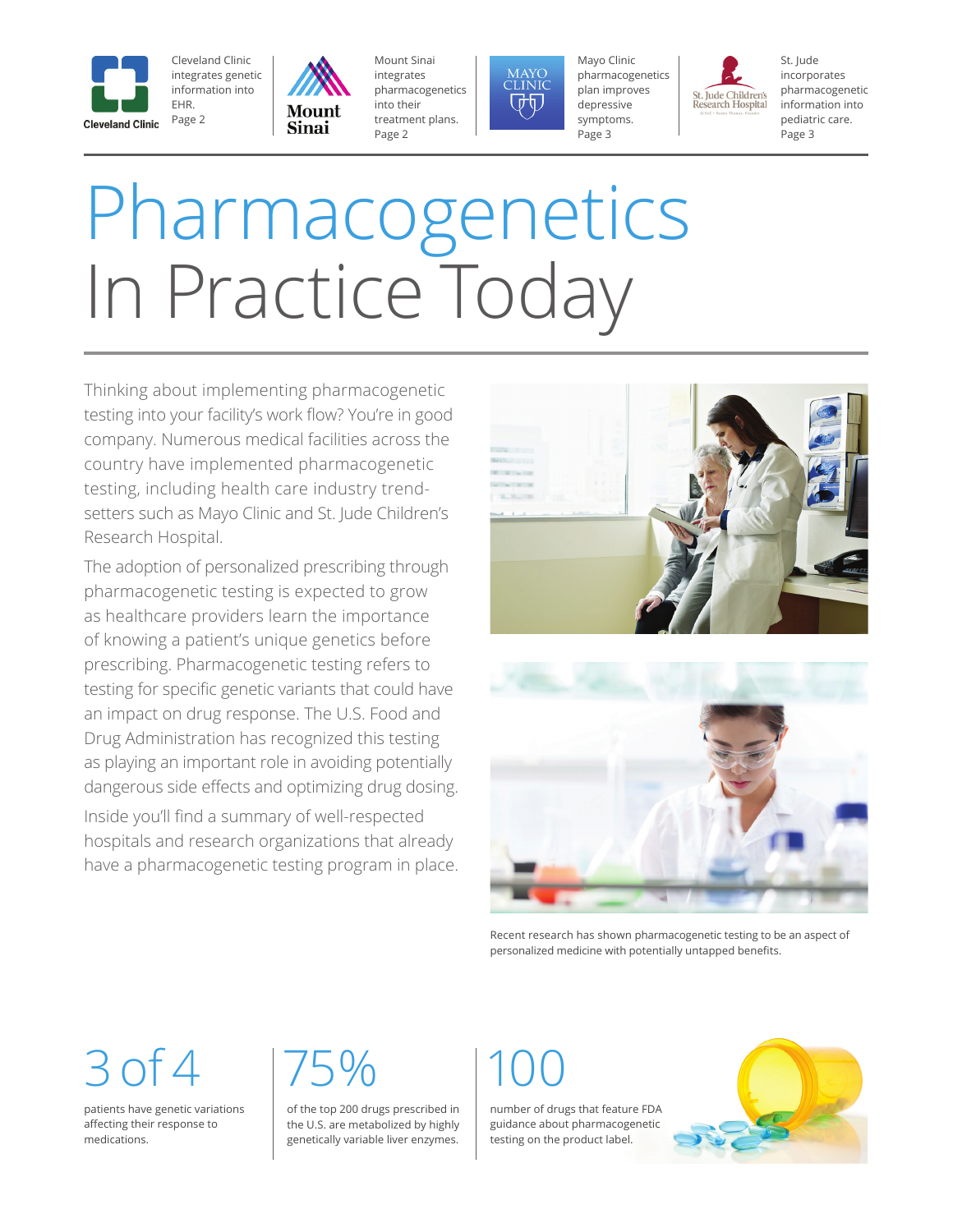## Personalized medicine in practice



#### Brigham and Women's Hospital Boston, Massachusetts

Brigham and Women's Hospital is among the first in the U.S. to offer patients pharmacogenetic consultations. Their Pharmacogenetics Consultation Service (PCS) offers specialized genetic testing and consultation designed to improve the safety and efficacy of selecting medications.<sup>1</sup> The PCS team is comprised of clinical geneticists, pharmacists, and molecular genetic pathologists who provide recommendations to help reduce adverse reactions and suggest dosing alternatives to the patients' doctor. These experts agree that genetic and genomic information should be taken into consideration when prescribing medications such as warfarin (Coumadin), azathioprine (Imuran), or mercaptopurine (Purinethol) among many others.



Cleveland Clinic Cleveland, Ohio

**Cleveland Clinic** 

Cleveland Clinic launched the Center for Personalized Healthcare in 2011 to establish an evidence-based system for individualizing care by incorporating unique patient characteristics, including but not limited to genetic and family health history information, into the standard medical decision-making process.<sup>3</sup> Using MyFamily, a web-based tool integrated into the clinic's EHR, a patient's family health history is used as a resource for genetic, environmental and behavioral risks to identify those with a high probability of developing disease. Complementing MyFamily, the Personalized Medication Program was created for the purpose of identifying gene-drug interactions for integration into clinical practice. For example, the clinic has successfully implemented the gene-drug pairs HLA-B\*57:01-abacavir and TPMTthiopurines into patient care. Researchers predict the Cleveland Clinic personalized medical care program may be used as a model for large-scale integration of the practice.<sup>3</sup>



### Cincinnati Children's Hospital Medical Center Cincinnati, Ohio

The Genetic Pharmacology Service at Cincinnati Children's Hospital Medical Center uses pharmacogenetic testing to help clinicians customize patient care. The hospital offers tests for variations in three CYP450 drug-metabolizing enzymes (CYP2D6, CYP2C9 and CYP2C19) and a separate enzyme known as TPMT.2 These enzymes process medications used in a number of diferent specialties, including psychiatry, pain management, cardiology and oncology. The Genetic Pharmacology Service also maintains a secure database of genotyping results that can be used by clinicians for patient care in the event that the patient requires future medications metabolized by variant enzymes. The goal: provide prescribing clinicians with state-of-the-art information to improve the efectiveness and safety of the medications prescribed to the children's hospital's patients.



### Icahn School of Medicine at Mount Sinai New York City, New York

At the Icahn School of Medicine at Mount Sinai, physicians have utilized a new data management and analysis platform called CLIPMERGE, which is an advanced software application that analyzes patient data, both genetic and clinical, and decides whether there is an adverse drug reaction risk.<sup>4</sup> CLIPMERGE, which stands for CLinical Implementation of Personalized Medicine through Electronic Heath Records and GEnomics, records and analyzes patient information and compares it to data on certain medications, analyzing the likelihood of the drug being efective or causing sideefects due to that patient's genetic makeup. When a patient is prescribed a medication by their physician for whom CLIPMERGE has recorded information, the software generates and sends a message, in real time, to the physician to let them know. The CLIPMERGE system works in conjunction with the BioMe Platform, which is an ongoing hospital-based population research study.<sup>5</sup> BioMe participants undergoing routine care at Mount Sinai Health System can have their DNA tested for diferences in genes that may suggest greater risk of side efects or chance of increased beneft from certain medications.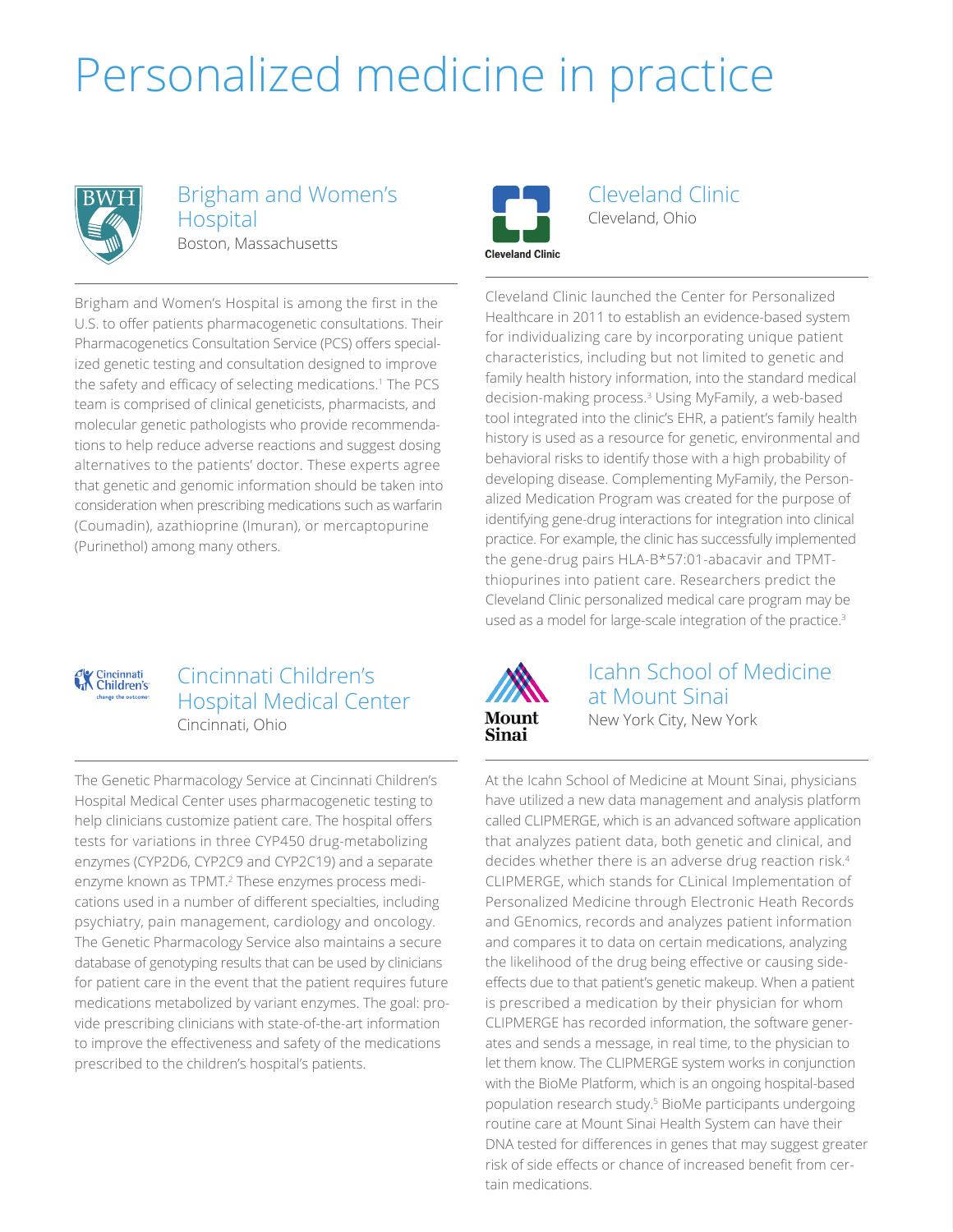### Personalized medicine in practice



Mayo Clinic Rochester, Minnesota



St. Jude Children's Research Hospital Memphis, Tennessee

Mayo Clinic, a preeminent research group known for medical breakthroughs, has realized the benefts of pharmacogenetics testing and has integrated the practice into its treatment plans. In September 2013, Mayo Clinic and a private genetics testing lab announced a clinical study that provides additional evidence for the efectiveness of pharmacogenetic testing for selecting psychotropic medications. The study showed the ability of pharmacogenetics to identify individuals who are likely to have a favorable outcome with specific pharmacotherapies.6 A four-fold greater improvement in depressive symptoms was observed in the participants group with the highest severity genetic interactions that received prescriptions based on their genetics, compared to those who did not receive genotype-based treatment.

St. Jude Children's Research Hospital is famous for its dedication to patient care and its embrace of innovative strategies, strategies that now include a pharmacogenetics testing program (PG4KDS). St. Jude's program involves testing for variants in the genes CYP2D6, CYP2C19, TMPT and SLCO1B1 and tying those genotypes to 14 high-risk drugs in the EHR.9 Testing results showed that 78 percent of children tested had at least one high-risk genotype.<sup>10</sup> St. Jude offers pharmacogenetic consults in the context of a comprehensive approach to pharmaceutical care integrated into clinical practice areas such as oncology, general hematology, bone marrow transplantation, and ambulatory care.



#### Ohio State University Columbus, Ohio

Ohio State University (OSU) has multiple initiatives dedicated to pharmacogenomics research. The Center for Pharmacogenomics at OSU's College of Medicine focuses on the discovery of genetic variants that serve as biomarkers guiding successful drug therapy in individual patients.<sup>7</sup> The approach of OSU researchers spans from basic biomedical sciences to clinical implementation applicable to many common diseases, including cardiovascular disorders, cancer and infectious diseases, to address urgent needs for improved therapy. A 2013 Pharmacogenomics journal article also reported on OSU's Wexner Medical Center using clinical decision support tools to integrate information from the patient's EMR, such as orders for medications, with genomic variant data.<sup>8</sup> These triggered "best practice alerts," or recommendations for or against the use of specifc medications. Similar to the function of drug allergy reminders in the EMR, genetic knowledge could be automated into the system to reduce patient risk and maximize drug efficacy.

THE UNIVERSITY OF CHICAGO

Center for Personalized Therapeutics— The University of Chicago Chicago, Illinois

The 1,200 Patients Project at the University of Chicago's Center for Personalized Therapeutics seeks to make information gleaned from pharmacogenetic testing a more routine part of clinical practice.<sup>11</sup> The researchers are collecting DNA samples from 1,200 patient participants then testing for hundreds of DNA markers potentially impacting drug responses or side effects.<sup>12</sup> That information is then immediately accessible to the patients' physicians through a secured informatics database. Based on the project data, there is a strong interest among doctors and their patients for incorporating pharmacogenetic information into their treatment plans. According to a GenomeWeb report, physicians in the study disclosed that about 40 percent of the time they believed they were making a more informed decision based on the available pharmacogenetic information. Also, 98 percent told the researchers that they would be very likely to enroll another patient in the program.<sup>13</sup>